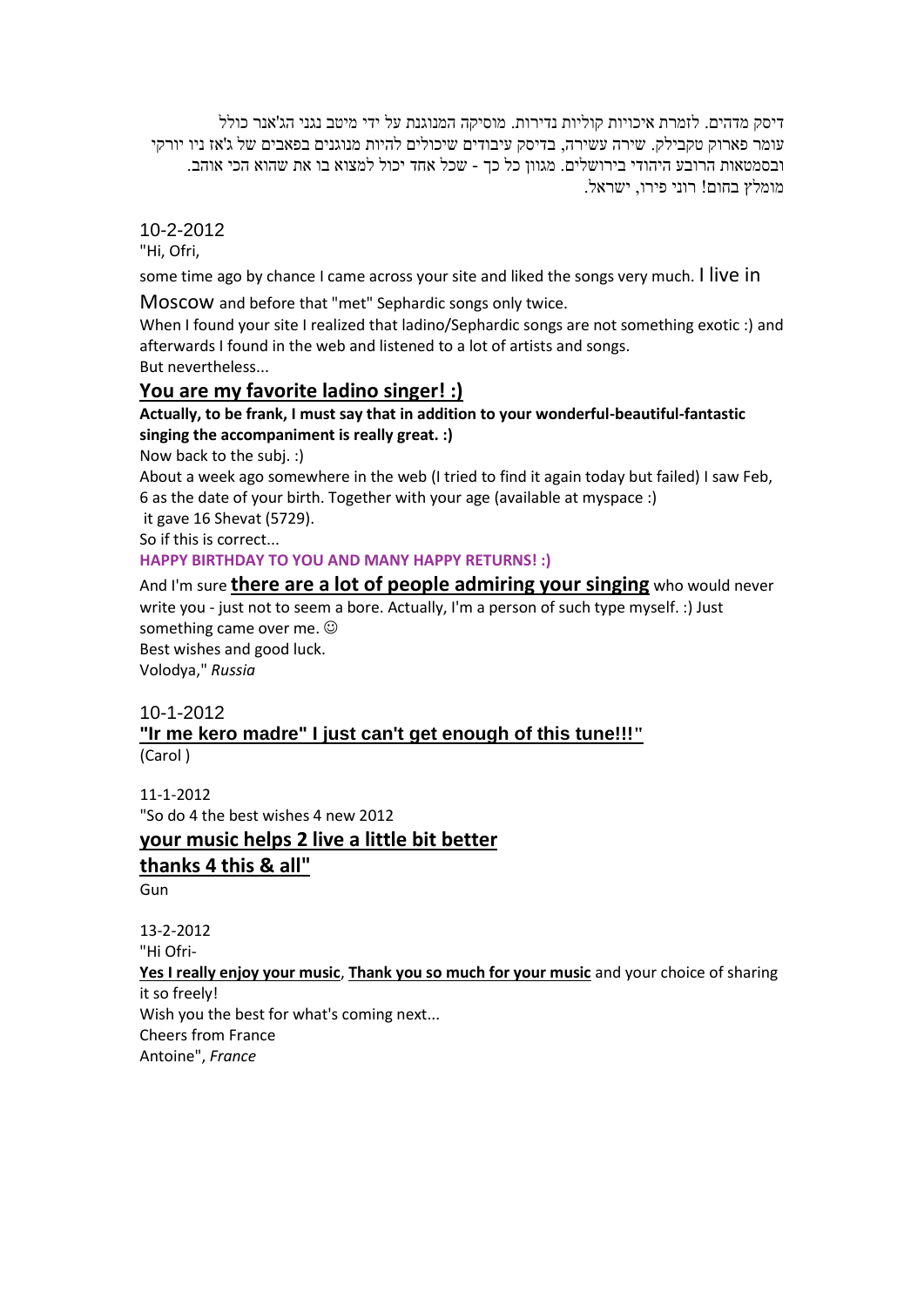## **Superbe! Special! Wonderful!**

Gorand • 2009-04-15 16:32:18

Wonderful, oriental, mediterran, ... If you like Ofra Haza, you will love this album! I especially love track 5 because its a wonderfully romantic song. I would love to hear you live in a warm summer night on an old city plaza...

## **Excellent !!!**

daisylis • 2010-11-11 12:36:11

Une voix superbe, une musique qui fait voyager... très bel album. Bravo et merci pour le partage

superb voice, a music which makes travel… very beautiful album. Cheer and thank you for sharing.

## **Awesome**

GitShell • 2009-08-19 17:49:04 I like it

# **Buono GOOD**

abcbuntu • 2010-12-12 15:36:49 Good Work! I will add you to my project (for more information visit my profile).

# **Exceptionnel**

## Assise • 2009-04-07 17:54:07

Votre album sonne très vrai et très doux. Je l'aime parce que je Pleure de joie et il me semble respirer avec vous lorsque je vous écoute. J'aime tous les morceaux, les musiciens et, surtout, l'une des plus belle voix du monde. Mon coeur est avec vous. Didier Cembre

The album sounds very true and very soft. I like it because I Cry of joy and it make me breathe with you when I listen to you. I like all the pieces, the musicians and, **Especially, one of the most beautiful voices of the world. My heart is with you.** Didier Cembre

## **Prawie doskonały Almost perfect** animus\_ • 2010-11-16 14:34:36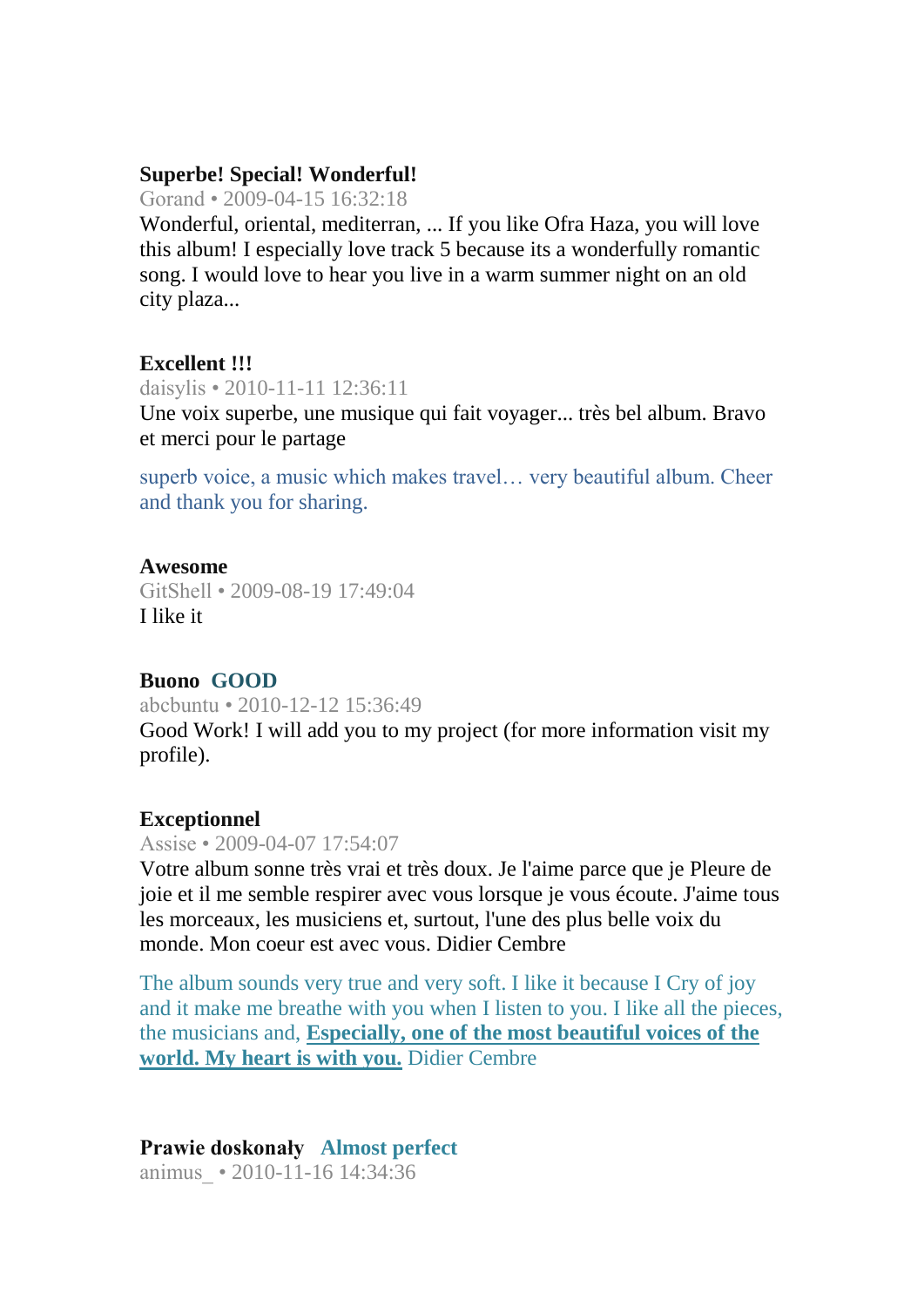Piękne pieśni, pięknie zaśpiewane przez piękną kobietę. Bardzo dziękuję za udostępnienie. Pozdrawiam serdecznie!:)

**Beautiful songs, beautifully sung by a beautiful woman. Thank you very much for sharing. I cordially greet :)** 

### **Impecable!!!**

NUBEDEPOLVO • 2009-04-08 03:48:27

Una producciòn de primer nivel, canciones y letras excelentes y una voz hermosa, sensual y dolorosa al mismo tiempo. Amo a esta cantante!!! Estas son canciones que de verdad valen la pena. Felicidades!!!

## **A class production, great songs and lyrics and a beautiful voice, sensual and painful at the same time. I love this singer! These are songs that really are worth it. Congratulations!**

### **Awesome X 10**

### orangeupurple • 2010-11-12 02:47:08

Thanks to Daisylis for the recommendation. I thought most interesting the explanation for the term: Ladino Music .. . which tugged at my heartstrings for the Jewish people; forced to wander throughout the world in hardship, yet able to carry a rich heritage with them from land to land. Exotic and worldly . . . that first track just snapped up my full attention and improved my spirits immediately . . . lovely, gorgeous voice and exotic from the Middle East. Perhaps a short trip on the Silk Road somewhere. And OH MY did I love the beautiful vocals, violin and instrumentals from, "Adio kerida" which just drove itself into my heart and trembled there like an ancient song, melancholic and yet hopeful . . . beautiful . . .!! This album is stunning and worth a close listen. The instruments are acoustic and played under talented hands, and the female vocal is exceptional, expressive and emotional, yet very controlled, talented and obviously well trained . .. and the gorgeous compositions made me speechless . . . I was so impressed and moved by this music. Perfection - Wolfsong

#### **Awesome - Lovely Ladino songs**

dalmaral • 2009-09-27 04:41:44

I believe this is so far the best ladino songs ever! The quality, the exotic sounds and the sweet vocals... Keep it up! Mazel tov!!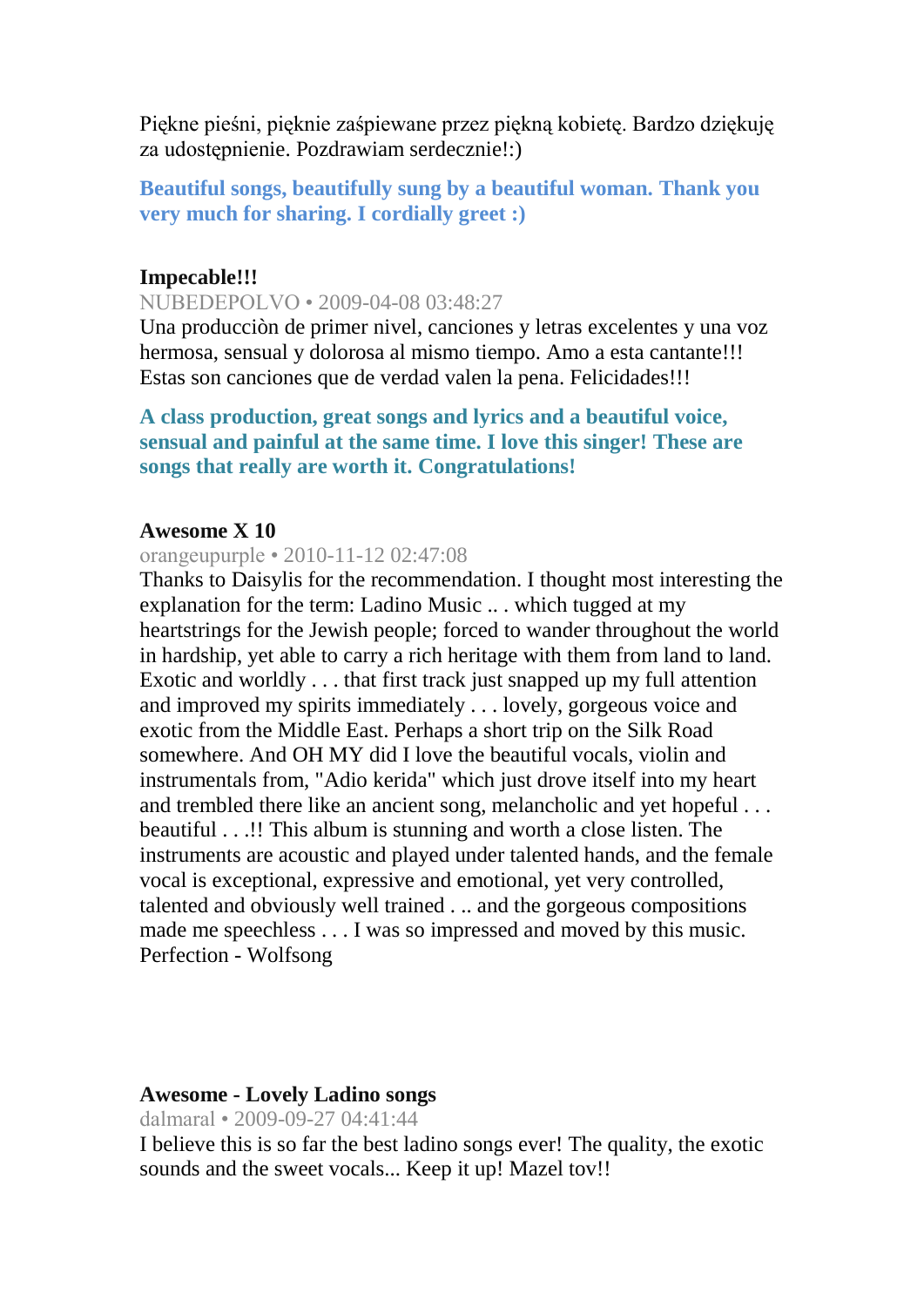# **In front of the obvious and apologizing to those who hypothetically may not think the same way about it...**

Carybe • 2011-01-27 17:12:03

I'd like to recommend this delightful album, with no reserves or doubts whatsoever. Because the obvious don't require any speech and we are in the presence of excellency, you just need to listen.

# **Хороший альбом A good album**

KOLDMusic • 2010-11-12 17:26:58

**Ausgezeichnet Excellent** chiara-maria • 2011-12-10 14:20:29 **YOFFIIII** 

**Ausgezeichnet Excellent** Engelmaus179 • 2010-11-12 20:24:47 einfach wunderschön ♥♥♥

SIMPLY BEATIFUL  $\blacktriangledown \blacktriangledown \blacktriangledown$ 

## **GUT! GOOD!** ipconst • 2011-01-03 11:51:28

# **Ottimo Excellent**

gemarc • 2010-11-12 21:57:52 Grazie mille a coriandolo per la segnalazione...!!! Album davvero interessante !

Thank you very much for sharing ... cilantro! Album really interesting

# **Ausgezeichnet Excellent**

Bluecher • 2011-12-11 01:18:55 Traumhaft schöne Musik, die einen in eine völlig andere Welt entführt. Mein Favorit: Hamavdil.

**Fantastically beautiful music that transports you into a completely different world. My favorite: Hamavdil.**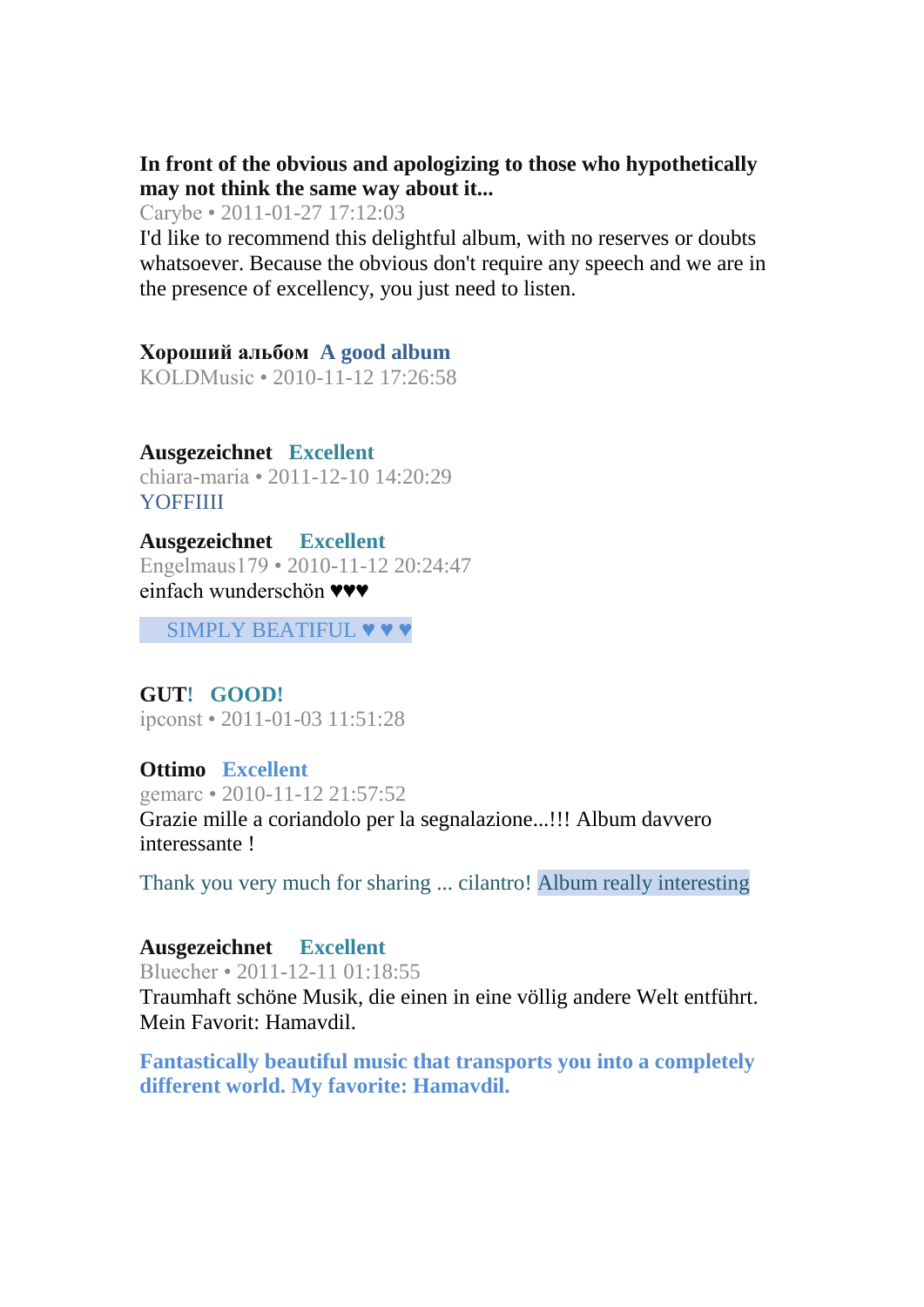Francesco Millul • 2010-11-12 22:15:30

ho gustato le onde arabeggianti intrise da misiche di tante provenienze, molte sensazioni. Bello.

I enjoyed the waves of Arabian soaked of many backgrounds, many sensations. Beautiful.

### **Das Märchen aus 1001 Nacht! The fairy tale from 1001 night!** musicmen10 • 2011-03-20 01:23:24

Große verneigung vor Musik und Gesang! Es ist mal wieder spät geworden in sachen Musik, aber als ich dieses Album anklicke bin ich mit einem Schlag hellwach.VERSCHMELZUNG VON WORLD-MUSIK! Grichenland; der Orient aber auch typische Jüdisch klingende Elemente de Musik nehmen einen gefangen. Imutionaler Gesang , tragende Musik. Anspruchsvolle Musik! Greatings Carlos der Eisbär

Great tribute to music and singing! It is once again getting late in things musical, but when I click on this album, I'm using a percussion and I'm wide awake. Fusion of WORLD MUSIC! Greece, the Orient but also typical Jewish-sounding elements capture the music. Emotional singing, supportive music. Discerning music! Greatings Carlos the polar bear

## **Orient East**

SkyFish • 2010-11-11 18:30:18 Un album aux sonorités orientales du plus bel effet, qui, plus est,agrémenté d'une superbe voix.Frais et dépaysant.

An album with Eastern sounds the most beautiful effect, which, more over, with a superb voice. Outgoings and exotic.

# **Exceptionnellement magnifique Exceptionally beautiful**

DanielleA2L • 2009-04-07 14:59:55

Wouaaaaouw Une voix ,une musique Je suis partie Je viens de prendre le premier avion

Wouaaaaouw A voice, a music I left I just take the first plane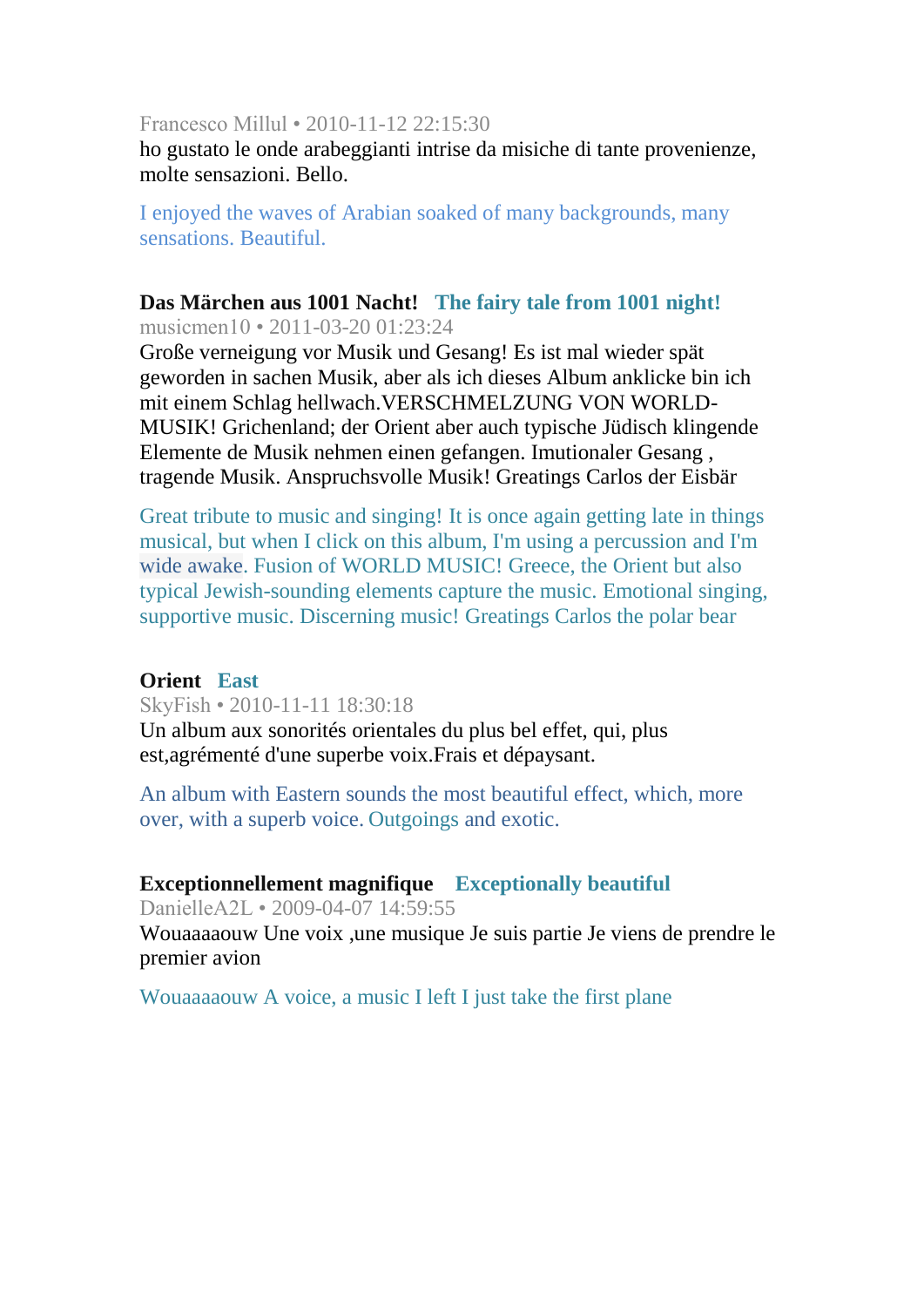## **Impresionante Impressive**

MUSICALIA • 2011-07-06 03:33:24 Bellas letras, musicalización sugestiva y una voz extraordinaria, como muy pocas. ¡Felicitaciones!

Fine lyrics, music composition and an extraordinary voice suggestive, as very few.Congratulations!

## **This touched a string in my soul**

VozDeSangue • 2011-07-29 06:14:22

Captivating..a voice filled with poetry..would love to be able to translate the lyrics.... fantastic album at times light and dancey.Beautiful!

**Magnifico Magnificent** naturalbody • 2011-10-09 23:42:58 Compliments Ofri ,nice work and nice voice !

# **Хороший альбом A good album**

dorcus • 2010-05-23 13:41:34

Очень приятный альбом! На редкость сбалансированный сборник. Именно такую музыку слышал, прогуливаясь по Тоскане... Уж и не надеялся разыскать... Несказанно рад, ностальгия по Испании...

Very nice album! An exceptionally well-balanced collection. That kind of music heard while walking in Tuscany ... Oh, and did not expect to find ... Unspeakably happy nostalgia for Spain

# **Magnifico Magnificent**

merolar • 2011-10-11 14:00:12

Molto intriganti le melodie, e la fusione di motivi arabeggianti e le sonorità latine è riuscitissima, e la voce è stupenda. Credo che la tua musica dovrebbe essere conosciuta da un pubblico più vasto. Complimenti!

Very intriguing melodies, and the fusion of arabesque motifs and sounds of Latin is very successful, and the voice is beautiful. I think that your music should be known to a wider audience. Congratulations!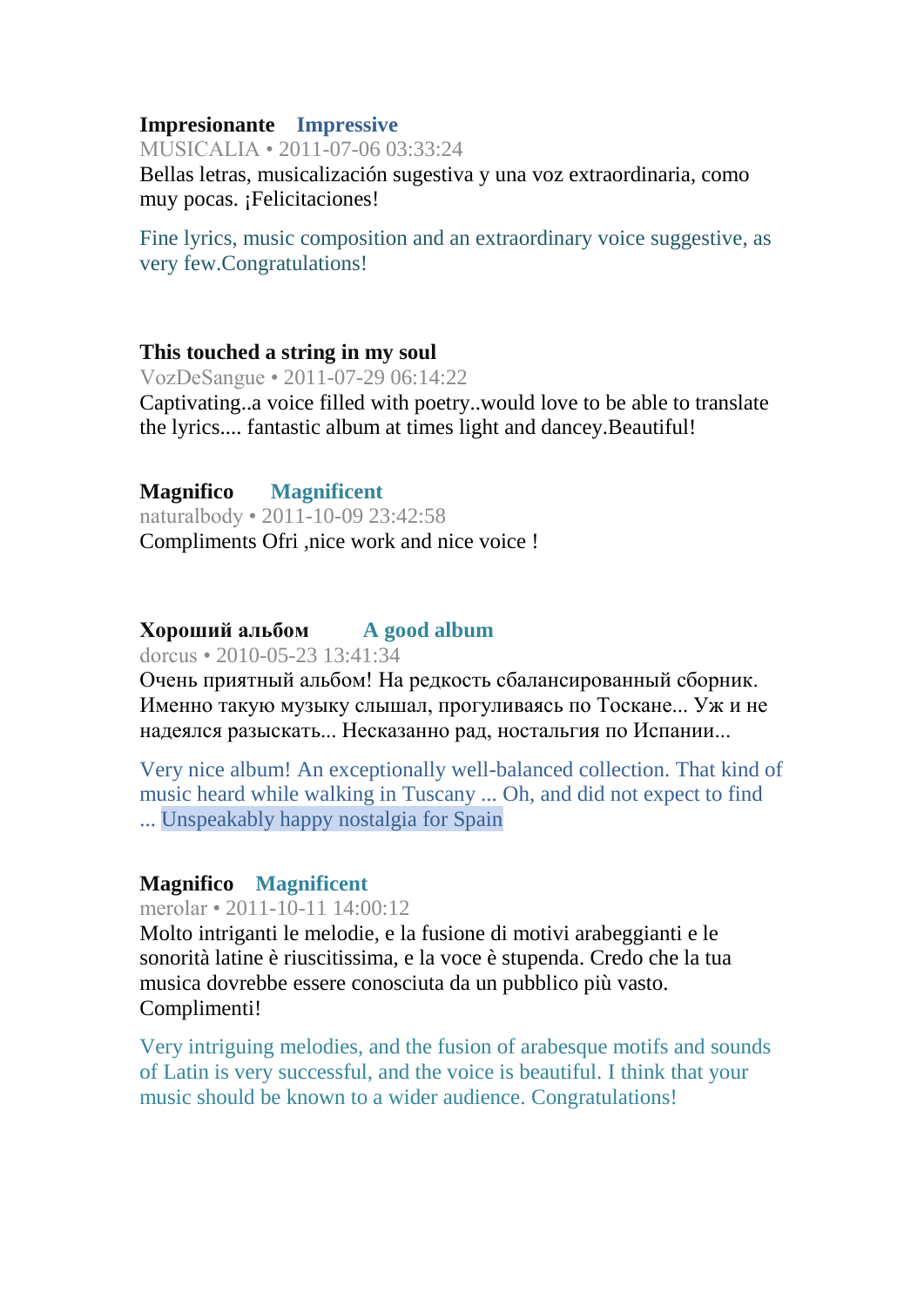## VIBRA • 2010-11-13 17:25:55

como siempre y gracias a Coriandolo he vuelto a descubrir esa fascinación musical etnica con una voz superagradable y bIEn encajada a laS armoniosaS y bailables canciones.

as provided by Coriandolo I rediscovered fascination with ethnic musical voice and well fitted super gradable to the harmonious and danceable songs.

# **This Was The Best Sight Seeing Vacation I Ever Had... Wow...**

musictomyears • 2010-11-12 02:09:18

Do you know, I really basked and bathed and savour such mesmerising goodness and delectable glory and calmness, mellowness and peace and tranquillity on top. That was blissfully inside this heaven and god send album. With exceptional beautiful bewitching gorgeous,captivating, breathtaking female voice that sang directly to my heart and soul. That was like an angel. As she sang. I just simply sat quiet and listened and felt the beauty and awesomeness,just flow and express itself in everything from her voice, the mood setting music, the musicians and the pleasant, romantic, heartfelt, meaningful lyrics. with such articulation, skill and class and hypnotic, exotically, filled with magical and mystical Easter promises. And she delivered all to me. I pictured myself In Morocco And other exotic places and smelt and tasted and even touched every single things this gave me and so much more besides..I travelled and truly experience such joy, happiness and comfort and peace you would never believe. I saw the hustle and bustle of the markets in Morocco. And tasted and eat the exotic fruits and look at the magnificent colours of the spices and smelt them also. I saw and rode on a camel in Africa.. I went to Egypt and saw the pyramids and even when to Jerusalem and saw the wailing wall.

# **Voyage Travel**

# BelleStar • 2010-11-13 18:59:57

Saveurs exotiques de l'Orient, fraicheur des compositions et voix très chaleureuse, cet album est une bouffée d'oxygène et une superbe invitation au voyage.

Exotic flavors of the Orient. Fresh compositions and very warm voice. This album is a breath of fresh air and a beautiful invitation to travel.